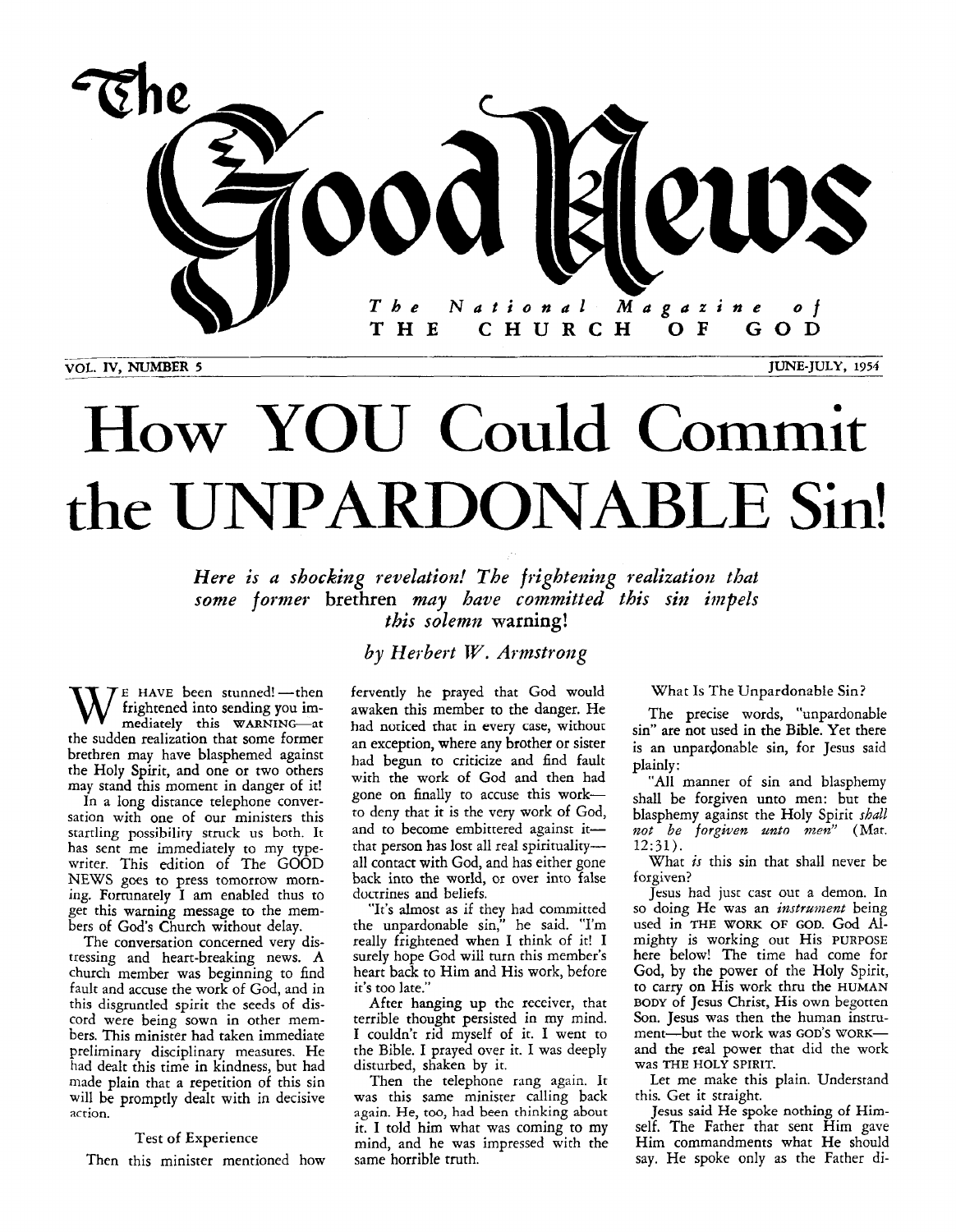rected. He said that of Himself-in His human BODY-He could do nothing. "The Father that dwelleth in me, **HE**  doeth the works" (John *14:lO).* The Father dwelt in Jesus **by** the Holy Spirit.

The work of God, at that time, was carried on **BY THE HOLY SPIRIT** dwelling in, and acting thru, the **BODY** of Jesuswas a mere agent or instrument. Of itself it was powerless. The **WORK OF GOD** was actually being done by the *Holy spirit* working in that **HUMAN BODY.**  then a **HUMAN BODY.** But that **BODY** 

It was *not* the power of Jesus' human body, **but** the Holy Spirit, which, working *in* Jesus' human body, performed this **WORK OF GOD** by casting out the demon.

But the scoffing Pharisees accused Jesus of being a false prophet-they *denied that this was actually* **GOD'S**  WORK-they said Jesus did not cast out demons by any power except that of Beelzebub, or Satan.

Jesus then said He cast out demons by the **SPIRIT OF GOD.** Then it was that He showed that **DENYING THE WORK**  *being* **NOT** *the work of God,* but that of the only other possible power, the DEVIL -constituted blasphemy against the **HOLY SPIRIT! OF GOD-acczuing** the **WORK OF** GOD *Of* 

**"And** whosocvcr spcakcth," continued Jesus (Mat. 12:32)-NOTICE, just **SPEAKING** "a word against the Son of man, it shall be forgiven him: but whosoever speaketh against the Holy Spirit, it shall not be forgiven him, neither in this world, *neither in the wodd to come."* 

Notice that! Take **HEED!** Take **WARN-ING!** It's time we wake up to the **POWER**  of God! It's time we **TREMBLE** before the Word of God! It's time we take these things more seriously! This can mean **YOUR ETERNITY!** 

**Any** person could be forgiven for speaking against the Son of MAN-that is, the human Jesus. Speaking against a human man can be forgiven. But when they spoke against **THE WORK OF GOD**  being done thru that man, *they were speaking* against *the* **HOLY SPIRIT!** The man, Jesus, was merely the instrument. The **WOXK** was €he **WORK** OF **GOD,** *done by the* **HOLY SPIRIT!** 

#### Christ's Body Today

During Jesus' earthly and human lifetime, **GOD'S WORK** was carried on thru His human body, but **BY THE HOLY SPIRIT** which dwelt **in** IIim. After Jesus ascended to heaven, the Father sent the Holy Spirit to enter into the **COL-LECTIVE BODY** of begotten children who formed God's Church. Now they were *nzany* members-many individual *per*sons-but the **ONE BODY** OF CHRIST!

Not the body of Jesus, the son of **MAN**  -but the **BODY OF CHRIST-of** the **MES-**SIAH-the SON OF GOD!

Beginning that memorable day of Pcntecost, 31 AD., **GOD'S WORK** has been carried on *by the Holy Spirit,* but thru this **ONE BODY** OF **CHRIST,** now consisting of the many human members who had become begotten children of God.

TO those He had called and trained for positions of leadership in **HIS** WORK, Jesus had commissioned, "Go ye into all the world and preach the Gospel." The **WORK OF GOD** was carried on by Peter and the apostles and evangelists and pastors and other elders and teachers and helpers under him--by the Apostle Paul, and the evangelists, pastors, other elders, teachers and helpers under him. But they were mere **INSTRU-MENTS** in the process. The **POWER** that did the **WORK** of God was the same **HOLY SPIRIT!** 

Apostasy was prophesied. A great falling away. The whole world was to be deceived. The human members of the Body of Christ were to become scattered! They were to be persecuted, and the world dominated by the Great Whore, BABYLON **THE GREAT,** and her daughter harlots.

Nevertheless, just before the **END** of rlik **WORLD, Jrsus** said plaiiily *that* **HIS**  very Gospel of the Kingdom of God "shall be preached in all the world for a witness unto all nations; and then shall the **END** (of the world) come." (Mat. *24:14).* Jesus said also, in His Message to the Churches (Revelation **2** and *3),*  that to the "Church in Philadelphia"-**OUR VERY CHURCH OF TODAY-of** very little power of our own, He would **OPEN A DOOR** which would empower us to carry out His commission!

That door was opened! Once again, after more than 1850 years, **JESUS' VERY COSPEL** is going out to the whole world! And just as in the days of the human Jesus-just as in the days of the early apostles-we are merely the powerless **HUMAN INSTRUMENTS!** Thc rcal **WORK OF GOD** is being carried on today thru us, **BY THE HOLY SPIRIT OF GOD!** 

The real work, then, is not *oar* work -it is **GOD'S WORK.** Not of our human power, but **BY THE POWER OF THE SPIRIT OF GOD!** 

Jn the very next verse, **back in** Marthew 12 (verse *33),* Jesus had continued to say: "Either make the tree good, and his fruit good; or else make the tree corrupt, and his fruit corrupt: for *the tree is known* by *his frzit."* 

The **FRUITS** of this work are these: For the first time in more than 1850 years the same Gospel Jesus preached, **THE KINGDOM OF GOD,** is being preached and published into all the world as a witness. It is offending many in this world. The religious leaders of today the modern Pharisees-attack it as the work of the Devil-they call **us** false prophets, as they did Jesus. We are persecuted by the world. The world hates us. But many precious lives are bcing *changed,* converted, begotten of God! God is producing a precious harvest for His Kingdom. New churches are being raised up (two more this summer). The flock is being fed. Evangelists, pastors, elders, are being trained as God calls them. The sick are being healed, the demons cast out.

The **FRUITS** of this tree are not corrupt-they are the **SAME FRUITS** that the **SAME HOLY SPIRIT** produced in the human body of Jesus--in the collective Body of Christ in apostolic days! **THE HOLY SPIRIT DOES THE WORK,** and the work is exactly the same-the fruits the same-as in the days of Christ and the apostles!

#### **BEWARE** !

Brethren, we whom God has called and is using are mere human **persons.**  We are men of like passions **as** youas Elijah, as David, as Peter and Paul. We make mistakes. We do not do everything exactly as you may think you would do if God had callcd you to our ofice. But God did not call you to my office, or that of some of our evangelists and elders. God called *us,* knowing better than you know, our every human weakness. Yet he chose us in spite of that, and when you criticize and find fault ate you **not assuming to** yourself the prerogatives of **GOD?** It is **GOD** who directs us—uses us as His instruments.

Yet you may speak **a** word against **LIS,** personally, as human men, *arid* be *forgiven.* But mark carefully this! The very fact that you may be *forgivez* means that such speaking **IS** A SIN!-a sin for which, *if you repent*, God will forgive.

But-and here's where you need to **TREMBLE IN FEAR!-if** and when you criticize or accuse or condemn **THE WORK,** *then yon are speaking against*  the *Holy* Spirit-and if and when you do that, **YOU SHALL NOT BE FORGIVEN!**  You shall not be forgiven now, or in the world to come-the **WORLD TOMOR-**ROW—during the millennium or during the Grest White Throne **JUDGMENT!** 

This sort of thing always starts out with personal criticism and fault-finding against the one God has chosen and is using in the office of apostle in HIS **WORK.** But oh, brethren, how we have been grieved to see a few here and there along the way, thru the years, start out by finding fault against the human person of God's servant, and then in that

*(Please continue on page 6)*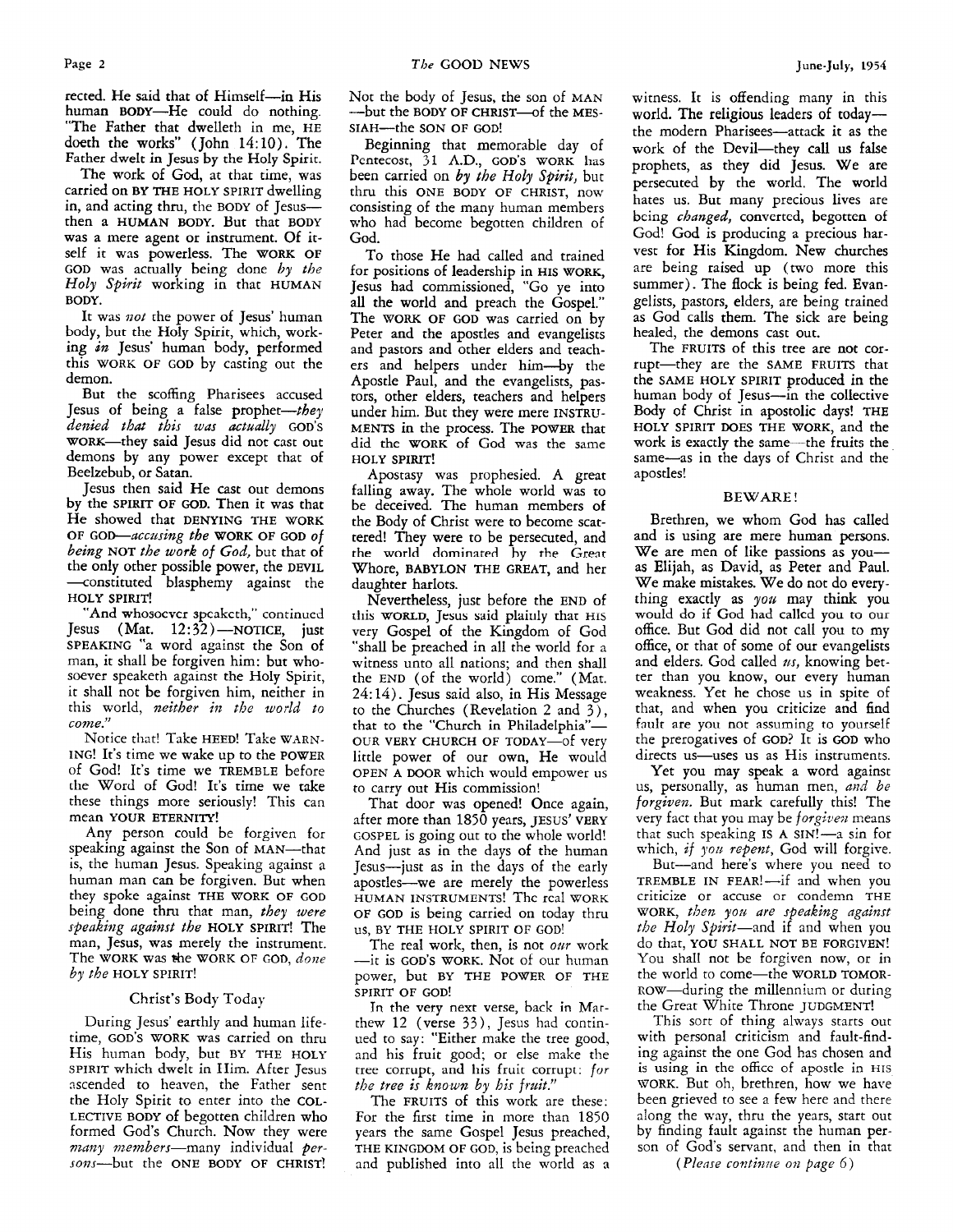## What Kind **of Faith**  Do **YOU Have?**

You brethren need to learn how real faith can totally CHANGE *vour life even after conversion.* 

#### *by Roderick C. Meredith*

**ou** are probably a **PITIFUL** example Y of the person you should *be-even though you are already converted! Most* of US in *God's* church realize that we are not fully surrendering our lives to God as we should. HOW often we should say with the apostle Paul, *"0*  wretched man that **I** am! who shall deliver me from the body of this death?" (Romans 7: *24).* 

Don't **you** often feel this way?

Aren't a lot of you having trouble overcoming your own bad habits and faults? And don't you often become discouraged at your seeming lack of ability to live a full and happy life, and to show forth the love and "good works'' that you know God desires?

Well, there is a way out of this predicament!

#### The Way Out **of** This Trouble

Brethren, let us realize first of all that God has called us for a definite purpose. He has predestinated us to become his own children (Ephesians 1:5) and he has purposed that we should be partakers of the *divine nature* (II Peter *1:4).* 

Yes, we are to have the very *nature* and character of our heavenly Father implanted within us. Doesn't a human child **have** rhe narure of its father? Certainly! And God has given us this as an *exnrt tjpe* of our birth as one of His own children. **As** a child of God, we will inherit the very nature and attributes of God!

How else could we ever obey Jesus' command, "Be ye therefore *pevfecf,*  even as your Father which is in heaven 1s perfect"? Many of **us** are just beginning to realize the *tremendous* meaning **in** these words! We are to grow spiritually, "unto a *perfect* man, unto the measure of the stature of the fullness of Christ."

#### **IS YOUR** Life Exciting and Full?

What a **CHALLENGE** this is to make the most of our **lives!** 

God has commanded us to live full, exciting and productive lives just as Jesus Christ did. Why should we tremble at this command? God stands *bomd* to help us! Christ said that God is *more willing* to give us the Holy Spirit than

#### we are to give our hungry children bread (Luke 11:13).

We can face life *completely* unafraid! God has promised that if we seek *first*  His kingdom and righteousness, all our material needs will be added (Matthew **6:33).** Christ said that even the very hairs of your head are all numbered (Luke 12:7) and then said **FEAR NOT!**  Why should we fear while we *know*  that God is protecting us, guiding us, and providing all our needs?

Nearly everyone in the world today is seeking some kind of *security*. But as God's own begotten children, we have the *only* real and unfailing security there is.

With this knowledge then. let us face our troubles *squarely* and without fear. We find that the true Christian life is a time of many trials and tests, don't **we?** But that is thc **WAY** Cod is *building our character!* Don't hard work and exercise help build physical strength? Well, God is sending us through a spiritual "obstacle course" to strengthen us spiritually.

#### Here's ONE Test

Paul tells us in II Timothy 3:12, "all that will live godly in Christ Jesus shall suffer persecution." In I Peter *3:* 12-19, Peter tells Christians not to think it strange because they are going through a fiery trial, but to REJOICE inasmuch as they are partakers of Christ's sufferings. Yes, we should be *happy* that we have these momentary trials to help build within us a holy and righteous character which will last throughout eternity.

Knowing that God is doing all these things to strengthen us, we can face life with renewed courage and *enthusiasm*. Let us put the Ten Commandments and God's other laws to *practice* in our daily lives. Yes, I said *practice*, because we won't be able to do this perfectly at first. When we begin to become serious about these things, many of our erstwhile friends and relatives will make fun of us. Perhaps some of their criticism will be justified, because we often tend to become too serious **or** sometimes even sanctimonious about our beliefs when we begin trying each day to *lire* them.

**You** Are the Only Light in the World

But we can grin and bear it, can't we? Rome wasn't built in a day you know. It takes *time* and *experience* to learn to use the proper judgment in living by God's laws. We need these problems to strengthen us for the bigger ones ahead. We are helping to build the most valuable and lasting thing there is-the *character* of *God.* That is why God is putting **us** through this experience of material life.

Christ said that his followers are "the light of the world' and "the salt of the earth." We should be continually helping others with our time, money, or prayers. It is our duty to give to those .who are really in need; to **visii tlir sick;**  to comfort those who are in distress. We are to be an example or a "light" to those about us (Matt. 5:13-16).

How should we go about this? Brethren, here is where we have to put faith and courage to *work.* Every true follower of Christ should try to develop his talents and abilities so that he can be more of a light to his fellow men.

#### Yet **Perhaps** Poor **and** Uneducated

Many of you are in poor financial circumstances and some have not had very much of this world's education. This is true because God is not now calling many wise and wealthy of this world. But God has given each of you many "talents." Are you studying and developing those talents so that Christ may say, "Well done," when He returns?

Remember that you are to take Jesus as an example. Do you think he used sloppy speech? Didn't he have a good knowledge of world affairs? Wasn't He neat and clean in appearance and courteous in manner? If you will study the life of Christ carefully, you will see that he was truly an educated, cultured man. Even when Christ was only 12, the learned Pharisees were "astonished at his understanding" (Luke 2 *:47).* 

If **we** are to be "perfect" **even as** God .nd Christ are, we will have to acquire new knowledge of how to live and conduct ourselves. No matter what our station in life, each of us should try our best to improve. By doing this, we will then be able to help others much more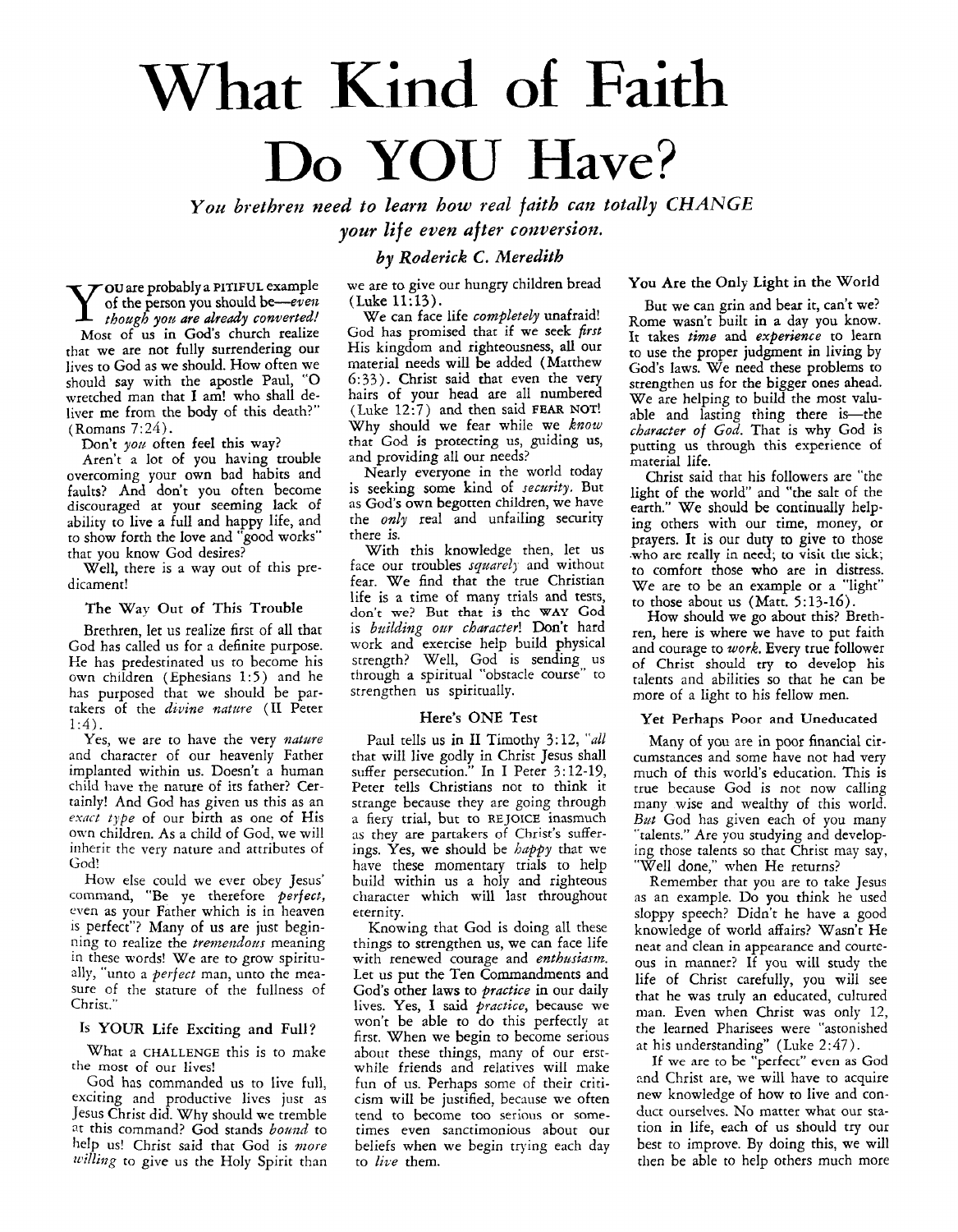

effectively. They will respect our judgment more in *spiritual* matters because they *see* the good results it has brought in our *material* life.

#### The Challenge **of** Real Christianity

This is really a challenge to grow, isn't it? Yet if we are to be kings and priests in the kingdom of God, we will all have to multiply our present talents and abilities many times. We *will* do this with God's help!

Remember that, "unto whomsoever *much* is given, of him shall be much required' (Luke 12:48). *So* those of **us** who have had more education and opportunities will be expected to accomplish much more than those less fortunate. But we are all commanded to develop the talents that God has given us, and to use them in His service.

Make a fresh start! Don't be afraid to begin learning all over again the worthwhile things you only half-learned ycars ago. Get the books you need co improve your knowledge of the English language, history, and of other vital subjects. Learn more about your job so that you can be a more profitable workman or farmer. This will probably mean an increase in your responsibility or pay. This is God's way! It will enable you to serve others more and to glorify God by the example you set.

Do you catch the vision? We are building the characters which will fit us to be kings and priests with Christ (Rev. **5:lO** and 20:6). "Know ye not that we shall judge angels?" (I Cor. 6: *3* ) . So let's give ourselves completely to God. The very purpose of life is to *chaiige* and *grow* better each day. Let

**11s** continually **ask** Gods help in **this.**  "For with God nothing shall be impossible," as is recorded in Luke 1:37.

#### The **Big** Test

BUT, in the very process of developing our own characters, a tremendous *res9onsibility* has been placed on our shoulders! God has given us a job to do *together,* as co-workers with Christ.

We who know God's truth have **THE PERFORM! MOST IMPORTANT JOB ON EARTH TO** 

We have to fight against and subvert our own human nature which inclines us to disobey God. Then we must go out to help others-must expose, battle, and<br>overcome the false teachings which cause all of this world's misery. Last of all, we must challenge and conquer the very power of Satan himself--for he will turn his full fury on God's true servants.

In all of this, we will require power and strength from God-or we would utterly fail in our own efforts.

We should look upon this job of ours as a **BATTLE.** 

In Ephesians 6: 10-20, the apostle **Paul uses** this symbolism in describing our struggle, "against the *riders of the darkness of this world, against spiritual wickedness in high places.*" He tells us that our only offensive weapon is "the word of God." We must understand and be able to use this word effectively.

Paul told his young helper, Timothy, that he should, " . . . endure hardness, as a good soldier of Jesus Christ" (I1  $Tim. 2:3$ .

**We, too, must** bc willing tu endure *hardship* and to *sacrifice* for the work of God. We need to have more **ZEAL**  for the struggle in which we are engaged.

How many of you have *really sacri-*

**RADIO LOG**  *"The* WORLD TOMORROW" Herbert **W.** Armstrong analyzes **to**day's news, with the prophecies **of**  The **WORLD TOMORROW! TO ALL OF EUROPE: Mondays,** Greenwich time. TO ASIA AND AFRICA: **RADIO**  CEYLON The WORLD TOMORROW!<br>
TO ALL OF EUROPE:<br>
RADIO LUXEMBOURG – 23:30<br>
Mondays Greenwich time

**ABC** NETWORK, TRANSCONTI-NENTAL-Every **Sunday.** Consult local **newspaper radio schedules** for time and station.

TO THE NATION & **CAYADA: XEG-1050 on dial, even night, 8:30 PM.** Central *Std.* time. Other stations at usual time.

*ficd* that this gospel might *60* out **to**  all the world?

Men in this world will train long, hard, grueling hours, will often have to sacrifice many of their ordinary comforts, and will sometimes *even give up their* jobs-just to compete in the Olympic Games for what Paul calls a "corruptible crown" (I Cor. 9:25). Are you willing to ge *beyond* just "doing your bit"? Let's show God that **WE REALLY** MEAN **IT!** 

Remember that *actioizs speak louder than words,* and that "faith without works is dead."

God Almighty uses your monetary support as a *test* of your Christian loyalty. These are Christ's words: "For where your treasure is, *there* will your heart be also" (Matt. 6:21).

How about your prayers? Your Bible study? Have you brought others to the truth by the example of your life?

*You* may not be called to give all your time, and talents, and energyyour very life-to Gods **work** as Mr. Armstrong and athers have. But what you can do, *God hokh* **yoz~** *accozmtable for.* Are you doing **YOUR PART?** 

**You** *SCC,* brcthrcn, if **wc** usc **OUT**  "pounds" or "talents" with great *Wisdom* and *zed* in carrying out our part in the work of *God* during this present life, that is a pretty good indication to *God* how well we will exercise the powers and responsibilities He will give **us** in the World Tomorrow. **In** choosing those to fill important positions in God's kingdom, Christ is going *to* look *to* our *clcconzplishment* in His work *%OW.* 

Will you be like the zealous servant who told Christ, "Lord, thy pound hath gained ten pounds"? (Luke 19:16).

And Jesus answered, "Well, thou god servant: *becctllse tho# hast been faithfd in a ceq little,* have thou *authority*  over ten cities" (Verse 17).

Yes, before granting us the great *power* and *aztthority* that will be ours as a member of His very own family, God is testing our **PERFORMANCE** after He has called us in this life. *Ow big test is* **NOW.** so let's put more **ZEAL**  into this business of *mastering ourselves*, overcoming every fault, and carrying out our part in the work of God's church.

#### Live **By** Faith

The *reason* is that most of you have not yet learned to completely *twst* and *belzeve* that Gods way is **ALWAYS** best for you-and for *everyone* concerned.

*Ask* God, *plead* with God to help you **AiWAYS** *to live* by the *faith* **that** His law—His way—is best. Be as the apostle Paul who said, "The life which **I** now

*(Plr.rse coiztincte 012 pnge 6)*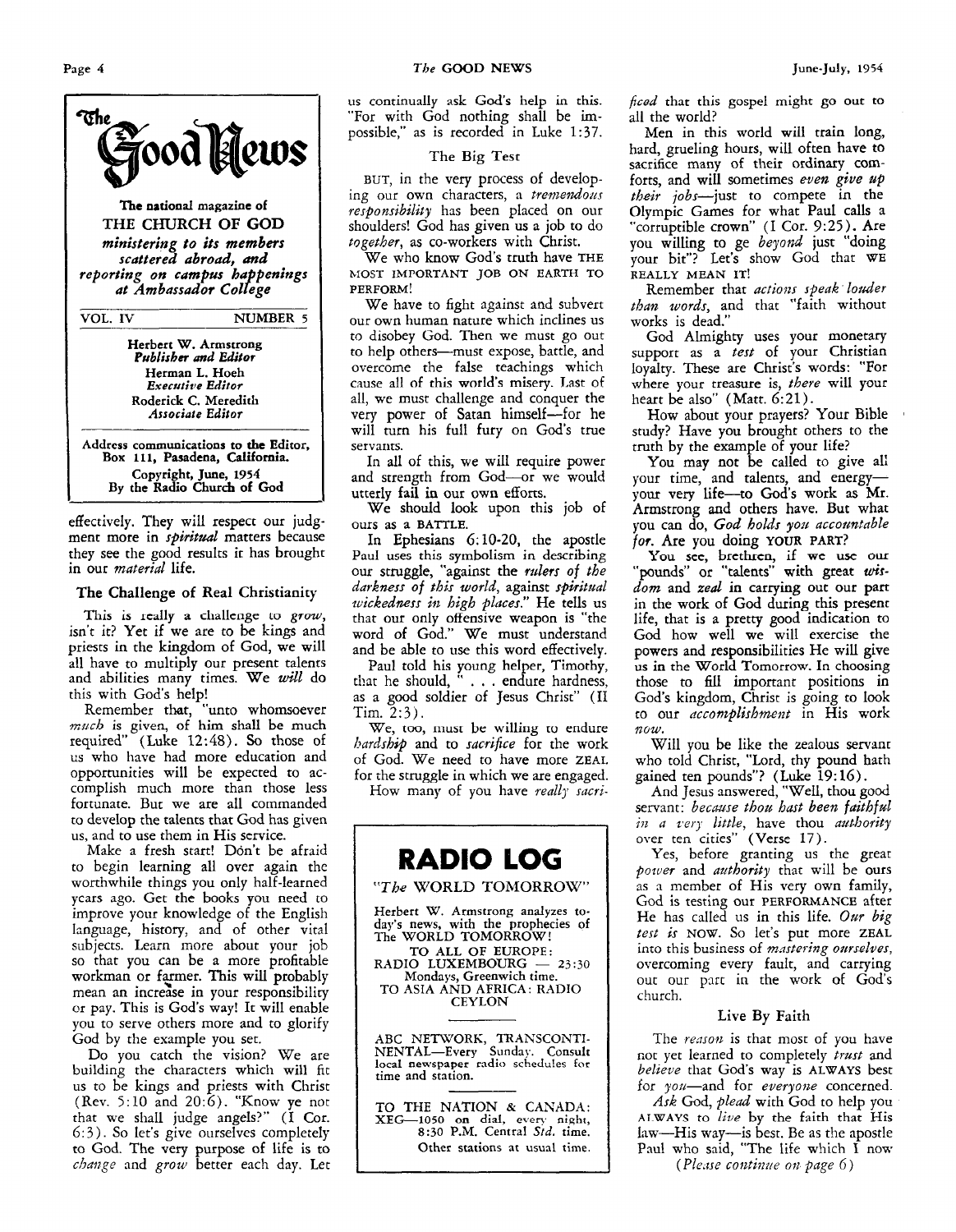## Should You **ASSEMBLE**  Without **a** Minister?

*We know you brethren long for local church fellowship. We know you izeed it. BUT, sboccld yon assemble by yoursehes withorit a minister whom God has seizt to feed the local flock?* 

URING the recent festival of Pentecost we were again brought face to face with a serious problem. Every year God is adding more members to His Church. For the first time many of you are finding brethren who live in your vicinity. You return home from the holydays filled with the joys of personal fellowship. Soon you begin to visit with nearby brethren. With **10**  *cid* fellowshib comes the inevitable *<sup>I</sup>* desire *to* assemble on the sabbaths for round-table discussions.

Many feel the necessity of *social* contact with brethren. They equally desire to learn more about the Bible. What could be better than meeting each sabbath for Bible study, it is reasoned! And think of the *social* fellowship!

Immediately some will think of He**brews** 10:75. **"We** should assemble our selves together," they will say.

But what happens?

Wherever groups gather together a dominant individual inevitably arises. By force of personality others begin to look to him-even though he may *not*  understand the Bible as well as they. He becomes a leader. Yet he may *not* be capable of keeping order. He is usually the center of arguments, doubts and divisions. Dissension and errors gradually arise. Some brethren leave in disgust-soured on the truth.

Is this *God's way* of feeding the **flock?** 

#### New Testament Example

There are two methods by which we can **LFARN** the solution to **this** problem: 1) by New Testament *example,* **2)** by Jesus' *instruction.* 

First, let us understand the example of the Bible itself. **We** are experiencing today the same problem which confronted the early, inspired, Spirit-filled Church of God. The apostolic Church was a *scattered* Church (Acts 11:19). *SO* are you brethren today! But what did that early scattered Church do?

Open your Bibles to Acts 11. Notice that some "which were scattered abroad" (verse 19) "came to Antioch . . . and *3* great number believed, and turned unto the Lord. Then tidings of these things came unto the ears of the church which was in Jerusalem." What did

#### *by Herman L. Hoeh*

they do? Notice it! "They sent forth *Barnabas*, that he should go as far as Antioch" (verses 20-22).

Barnabas was a trained teacher (Acts 13:l). Barnabas also sought out Paul (verses **25-26),** who had already been trained personally by Jesus Christ (Gal. *3:* 17-18). They were eminently qualified to feed the flock.

Jesus Christ directed His apostles at Jerusalem to send pastors lest the Antioch brethren would assemble without leadciship. The **SAME** example occurs in **Acts** 14.

The apostles, Barnabas and Paul, fled the city of Iconium because of **persecu**tion (verses 1-5). They came to Lystra where the Jews soon attacked them as they were conducting their evangelistic work. Thereupon they **fled** to Derbe (verse 20). In each of these cities the apostles were prevented momentarily from continuing their ministry. They soon returned, however, to confirm the disciples in the faith (verse 21). Now observe verse 23: "And when they had ordained them *elders* in **EVERY** church, and had prayed with fasting, they commended them to the Lord."

Paul did *not* establish churches without pastors! **EVERY** local church had its pastor. Jesus called His people sheep. They need a shepherd. Paul therefore gave them pastors, or shepherds, who would feed the flock. We are **NO** different today. God's people still need pastors to lead them into truth.

**And** notice, tno, that they were *orcldined,* with prayer and fasting, *by the apostles. God* did not leave it to the brethren to gather together and to follow anyone who had a desire to become an elder. In these cities, where hundreds were being converted, Paul established local churches and ordained elders for **EVERY** church! But before ordaining elders Paul's practice was to teach them personally, both in public and in their homes. He said so in Acts 20:17, *20.* 

This is God's pattern-God's **WAY.** 

If we are to enter the Kingdom of God, we must come under the government of God. We must learn to conduct ourselves God's **WAY.** Christianity is a **WAY** of life.

#### Joined to Christ

To many people, a local congregation becomes a place of *social* rather than *spiritual* fellowship. People join themselves together, instead of *being joined to Christ.* In John **15:5,** Jesus said: "I am the vine, ye are the branches." What would you think if the branches would say to themselves, let us bundle ourselves together? Yet that is exactly what you are doing when you meet of your *own accord without ministers!* 

To be a Christian you need to "abide" in Christ-you need to *live* by *His* instruction. Do the branches of a grapevine receive their sap from each other? Or do they receive it from the central stump? You need to receive your spiritual power from Christ-the vine. Not from **a** branch-an individual who thinks he would like to hold a study group on the sabbath.

Your *spiritual* fellowship is not merely with one another, but "with the Father, and with His **Son** Jesus Christ" through the Holy Spirit (I John **1:3).**  Notice what John writes in verse 6: "If we say that we have fellowship with Him, and *walk in darkness*, we lie, and *do not the twth."* If you claim to have real fellowship with God, and "walk in darkness"—disobey the instruction of the Bible-you are not doing the truth. You are actually cut off from real fellowship with the Heavenly Father.

"But if we walk in the light"-if **we**  obey the Biblical instruction-"we have fellowship with one another" (verse 7). How plain! In order to have real fellowship with one another, you need to *nbide* in the teachings of Jesus and His apostles-you need to follow the example and the instruction of the Bible, which is **ABSOLUTE** and **FINAL AUTHOR-**ITY!

#### New Testament Instruction

Now let us turn once again to Hebrews 10:24-25. What is the *pnrpose*  of assembling in local churches? "To provoke unto love and to good works . . . exhorting one another."

Notice carefully that Paul explains *the piirpose* of our assembling, but *he does* 

*(Please contime on pdge 6)*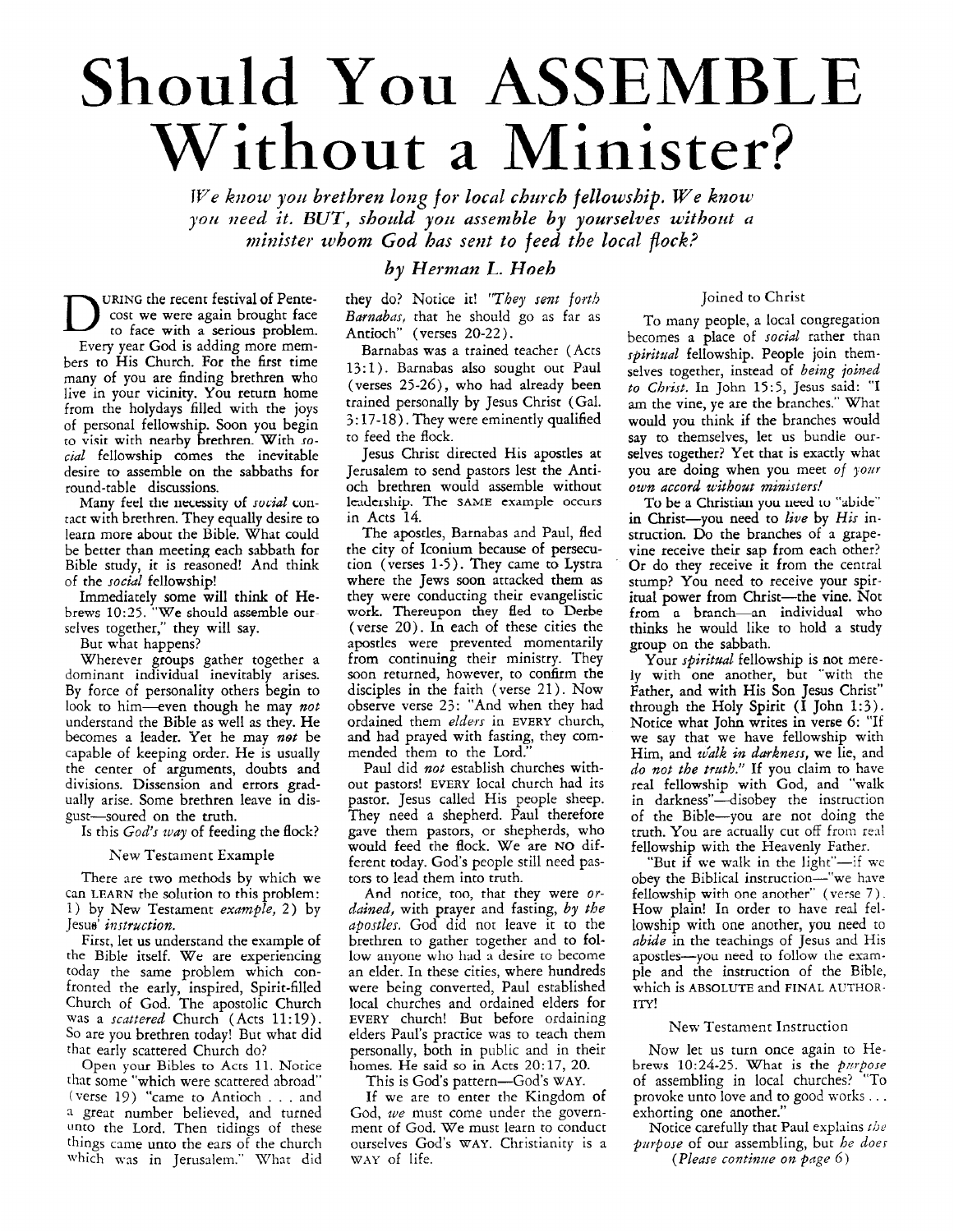### **Unpardonable Sin**

*(Continued ffom page 2)*  disgruntled and embittered spirit proreed prngressively into cnndemning **THE WORK OF GOD,** and denying that it *is*  the work of God.

This work has grown too great and powerful to be the work of a human man, apart from either God or the devil. **If** this is not the very **WORK OF GOD,**  then it must be that of **SATAN.** And to accuse it-to condemn it-I ask you, brethren, IS **IT NOT MORE THAN POS-SIBLE THAT THIS IS SPEAKING AGAINST THE HOLY SPIRIT,** and therefore the **UN-PARDONABLE SIN?** 

Brethren, in fear and trembling, **I**  warn you, with all the love in my heart, **"BEWARE!** \*'

**I** have always noticed that those whose hearts-and their pocketbooks **as** well -are really in the work of God are the ones who remain spiritual, close to God, and who are growing spiritually. And, without exception, every single member of **God's** Church who has ever lost **in**terest in this **WORK OF** GOD-this work of carrying the Gospel to the world going out now from Pasadena headquarters-begins to **fall** backward spiritually. Soon such people go off into false doctrines. Their understanding is closed. They begin to believe errors and lies. They become more and more bitter, unhappy, and they either go back into the world or they go into some false offshoot niovenient which **bears IIO** fruit, and fails totally to carry out the Commission of Christ-THE **WORK OF GOD!** 

Your own spirituality-your closeness to GOD--your spiritual growth and development-your hope of eternal salvation in the Kingdom of God, *depends, then, oa keeping yoz~r heart in the very*  **WORK OF GOD!** 

The very **PURPOSE** of our lives should be, **NOT** the social enjoyment of local church congregations, but **GETTING CHRIST'S GOSPEL TO THE WORLD!** That's the *main* purpose of the local churches. That's the **MAIN PURPOSE OF YOUR**  LIFE, AND MINE!

### Kind **of Faith?**

#### *(Contiwed from page 4)*

live in the flesh, **I** by *the faith* **OF** *the Son* of *God'* (Gal. 2:20).

Ask God to give you *that* faith-*Jesus' own faith.* Through *His* faith and power in you, make yourself act just **as**  you know He would in **EVERY** situation.

This is a real *challenge.* It will take *determinution* and courage. But it *will*  enable you to be a *shining example,* to find a *peace of mind*, and to receive God's *blessing* and **ETERNAL REWARD.** 

### **Without Minister?**

*(Contiwed from page* **S)**  not explain **HOW** the local assembly should be conducted. To understand *this,*  we must turn to other verses which explain this phase fully.

In Eph. 4:11-17 Paul explains that Christ gave evangelists, pastors and teachers and other ministerial offices "for the perfecting of the saints . . . for the edifying of the body of Christ: till we ail come in the unity of the faith, and of the knowledge of the **Son** of God, unto a perfect man . . . that we henceforth be no more children, tossed to and fro, and carried about with every wind of doctrine, by the slight of men, and cunning craftiness . . . but speaking the truth in love, may grow up into him in all things."

What **is** the purpose of the ministry? To instruct the brethren to grow in love and in good deeds--exactly as Heb. 10:24 mentions. Then God intends *the pastors* to set the right example and to instruct the flock which should assemble *with* a minister. **IF BRETHREN COULD ACCOMPLISH THIS BY ASSEMBLING WITHOUT A MINISTER, THEN JESUS UALS TO BECOME PASTORS OR ELDERS.**  Thcn he was mistaken in training the disciples to preach and to feed the flock, if the flock could feed itself! **WASTED HIS TIME TO TRAIN INDIVID-**

The very fact that the ministry is **FOR**  the edifying of the church is **PROOF POSITIVE** that assembling without a shepherd will **NOT** lead to *anity* and perfection in knowledge. Without a pastor, disunity, contention and error will inevitably arise in a local group. *Experience proves it!* 

Where Two or Three Gather Together

But didn't Jesus promise that wherever two or three brethren gather together, He will be in their midst?

The common misapplication of this text comes from careless reading. Christ **was** discussing with His apostles the matter of making binding decisions in the church (Mat. 18:17). He promises to back every decision-even where only two or three are gathered together **IN**  HIS **NAME!** 

What does "in His name" mean?

It means "by His authority"! We baptize "in the name of Jesus Christ"-"by His authority." But Jesus never gave authority for His converts to hold meetings by themselves without a pastor! Any who do so are not acting according to Jesus' commands. They are going contrary to Christ's authority. He does not promise to be in their midst. Besides, according to the pattern laid down in Lev. *23:2-4, God orders His ministers*  to convoke assemblies--- to order meetings. God tells us upon which days we must meet, and He orders His ministers to tell the people when and where He wants the assemblies held. It is God's doing, not man's. Ministers are God's bond-servants and the shepherds of the flock.

Now **we** can also understand clearly other New Testament passages. In writing to Philemon, Paul spoke of "the This is not speaking of brethren gathering for discussion groups or Bible studies. It is speaking of a *charch-an* organized body of saints--over whom Philemon presided. Notice that Paul addressed him as "fellow-laborer" (verse 1). In verse 24 Paul lists "Mark, Aristarchus, Demas, Lucas, my *fellow-hborers."* These men were elders and evangelists laboring with Paul in the ministry. Philemon was also a "fellowlaborer"-a minister. Paul even calls him "a partner" (verse 17). The church in his house was **NOT** without a pastor.

#### **Be THANKFUL**

Another important consideration many brethren still overlook is that the local church is for the instruction of those who are converted. It is not the *place to convert outsiders!* Yet it seems that some, not understanding this important principle, want to hold sabbath study groups to convert outsiders. And sometimes the unconverted are the very ones who dominate the meeting!

Mr. Armstrong has learned by experience that every group needs compe**tent** spiritual leadership. **It** cannot **be** left to zealous, but unwise, desire to have Christian fellowship. True fellowship comes by *obedience to God's* **WAY.** Even though most of you are scattered and have no regular sabbath service, yet be thankful that you are being fed through two magazines, The PLAIN TRUTH and The GOOD NEWS. You can hear the daily broadcasts-you actually hear Mr. Armstrong on the radio in your own homes! When the "World Tomorrow" Broadcast is on the air, you are attending, in a sense, a church service *with a minister.* This is how God is feeding His **flock!** 

Let's realize our blessings and be thankful, no matter where we are. But let's be obedient and doers of God's **WAY.** He knows best!

Instead of murmuring about the lack of trained ministerial help-we are trying our best to train those whom God gives-why not do as Jesus said: "The harvest indeed is plenteous, but the laborers few: **PRAY** therefore the Lord of the Harvest"-Jesus-"that he send forth laborers into his harvest"? (Luke 10:2). That is your duty, brethren!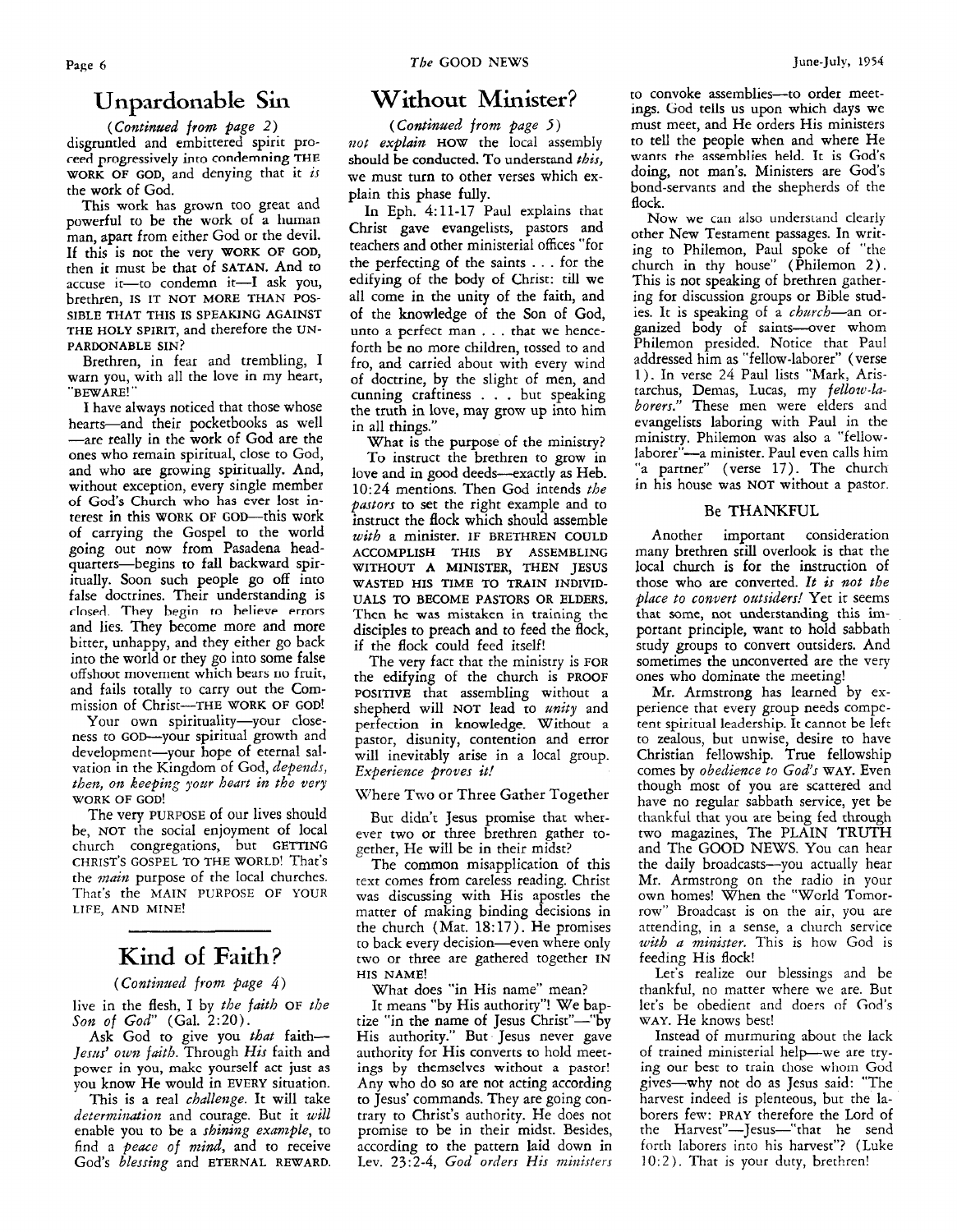## **KEY to the** Book **of Proverbs**

*Here's how you can better understand the Book of Proverbs!* 

*by Juck R. Elliott* 

**OST** people think they understand the Book of Proverbsbut they really do not!

Have you noticed that the first nine chapters of Proverbs are not the proverbs of Solomon at all?

These chapters are only *an introductjon* to them.

**Have** you noticed, also, that in this introduction God is speaking to you direct, in the *first person?* Solomon was merely the instrument in God's hand. Though Solomon wrote these words through the inspiration of the Holy Spirit, *God* nevertheless is speaking direct to YOU!

Many who read the book of Proverbs fail to observe these facts. They fail to understand the significance of the first nine chapters. They misunderstand the first verse because it announces "the proverbs of Solomon.'' It is assumed that Solomon was writing especially to his own sons to introduce a series of disconnected proverbs. Consequently, they miss the dynamic and personal appeal of God Almighty to His children of all ages. That includes *yoa and* me!

If you have not noticed this **KEY,** as few people have, the chances are that you have missed **THE** GREAT **KEY** to wisdom that God reveals in the book of<br>Proverbs.

Let's not overlook it any longer!

#### Introduction a KEY

**A** close examination of the first few verses of chapter one and chapter ten will reveal that Solomon's proverbs begin in the first verse of chapter ten! The intervening verses contain the **KEY**  to unlock the proverbs to your understanding.

The Eternal-the Lord of the Old Testament, also called the **WORD** is the One through which the Father has always dealt with man. He spoke directly to the prophets of olden times. He was made flesh and dwelt among us to instruct the apostles. Through His resurrection and life, we may receive God's Holy Spirit. He has spoken to all ages through the prophets and apostles. Their writings were under His direct inspiration.

Thus, He is also the spokcsman in the book of Proverbs, speaking through Solomon the wisdom of God.

If, therefore, God is speaking to us, calling us His sons, should me not listen and weigh each word carefully? Should we not take each one to heart? These

are the words of Almighty God! They are spoken to you and to me, giving us insight into a part of His own character. The proverbs express the same character that must someday be in us if we are to have eternal life.

#### The Great **KEY** to Wisdom

*God* says, "Wisdom is the principal thing, therefore get wisdom: . . **.I'** (Ch.  $4:17$ ).

**If** we are alert, we will not read far before we realize that He is speaking of a different wisdom than we are used *to.* **This is** not carnal, human wisdom.

What is the definition of this wisdom? *Don't guess!* The factors involved are too important to resort to just guessing! You may pick up most **any** dictionary and find man's definition of wisdom-what man thinks wisdom is. But, can we accept that?

Job 28:12-13 shows us that we cannot. "But where shall wisdom be found? and where is the place of understanding? *Man knoweth not* the price thereof: neither is it found in the land of the living."

Job did not stop with man. He continued looking until he found true wisdom. "God understandeth the way thereof, and he knoweth the place thereof . . . and unto man he said, Behold, **THE FEAR** OF **THE LORD,** that *is* wisdom; and **ING."** (Job 28~23, 28.) to **DEPART FROM** EVIL **IS UNDERSTAND-**

Again in Proverbs 9:19, "The fear of the Lord *is* the beginning of wisdom; and knowledge of the holy is understanding." (Read also Psalm 111.)

What does "the fear of the Lord" mean? Does it mean that we should "quake in our boots" at the mere mention of **His** name? Are we to be so afraid of Him that we don't dare seek Him?

Again, we must not guess, but look to divine revelation for the answer.

This time in the eighth chapter, 13th verse of Proverbs, "The fear of the Lord *is to hate evil:* pride, and arrogancy, and the evil way, and the froward mouth, do I hate." Since God hates pride, arrogancy, evil ways, and lying or oppressing lips, could we be terrified that He will bring His wrath upon us if we do what pleases Him?

Not at all. Paul said, "Let us come *boldly* unto the throne of grace, that we may obtain mercy, and find grace to help in time of need." (Heb. 4:16.)

#### Purpose of Proverbs

Now, let *us* begin these first nine introductory chapters of Proverbs with these facts in mind. Don't forget, it is God who **is** talking to **us.** 

In verses **1** thru *6* of chapter 1, note the proverbs are given that we may know wisdom and instruction, that we may perceive words of understanding. These are the same proverbs of *God*  that His servant Solomon **used** according to the wisdom God gave him (I Kings *4:29).* 

Right away we are given the key to wisdom (verses 7 thru 9) which is obedience to God. "The fear of the Lord is the beginning of knowledge; but fools despise wisdom and instruction." Yes! Before we can even begin to know knowledge and wisdom, we must obey God. We must first keep His commandments which in turn opens our minds to apply the knowledge from God that the proverbs contain!

Businessmen and clergymen alike read Proverbs for practical information, but all in vain because they do not know how to apply them. They have not learned *obedience* to God, and they are foiled from the beginning. *"My son,* hear the instruction *of* thy father, *and for*sake *not* the *law* of thy mother . . ."

This is God speaking. Remember? If He **is** calling us His son, then He is the Father whose instructions we should hear. This being so, who is the spiritual "mother"? The mother whose law we should not forsake?

#### Whose Laws Should We Obey?

Remember that a woman is used symbolically to mean a church. A virtuous woman the symbol of the true church (Rev. 12), and a whore a false church (Rev. 17).

In this case the true church is symbolized. We know that the true church constitutes those people in whom the Holy Spirit of God resides (Gal. 2:20), and over whom God rules.

It is apparent then that the "mother" is symbolically the *church* through which the Spirit of God operates.

The "law of thy mother" then is the law of God, **given** us through the Holy Spirit, preserved in the Bible, and taught by the true church-the Church of God-your church!

Notice verse 8 again. How befitting it is that God should begin (after showing that the fear of the Lord is the